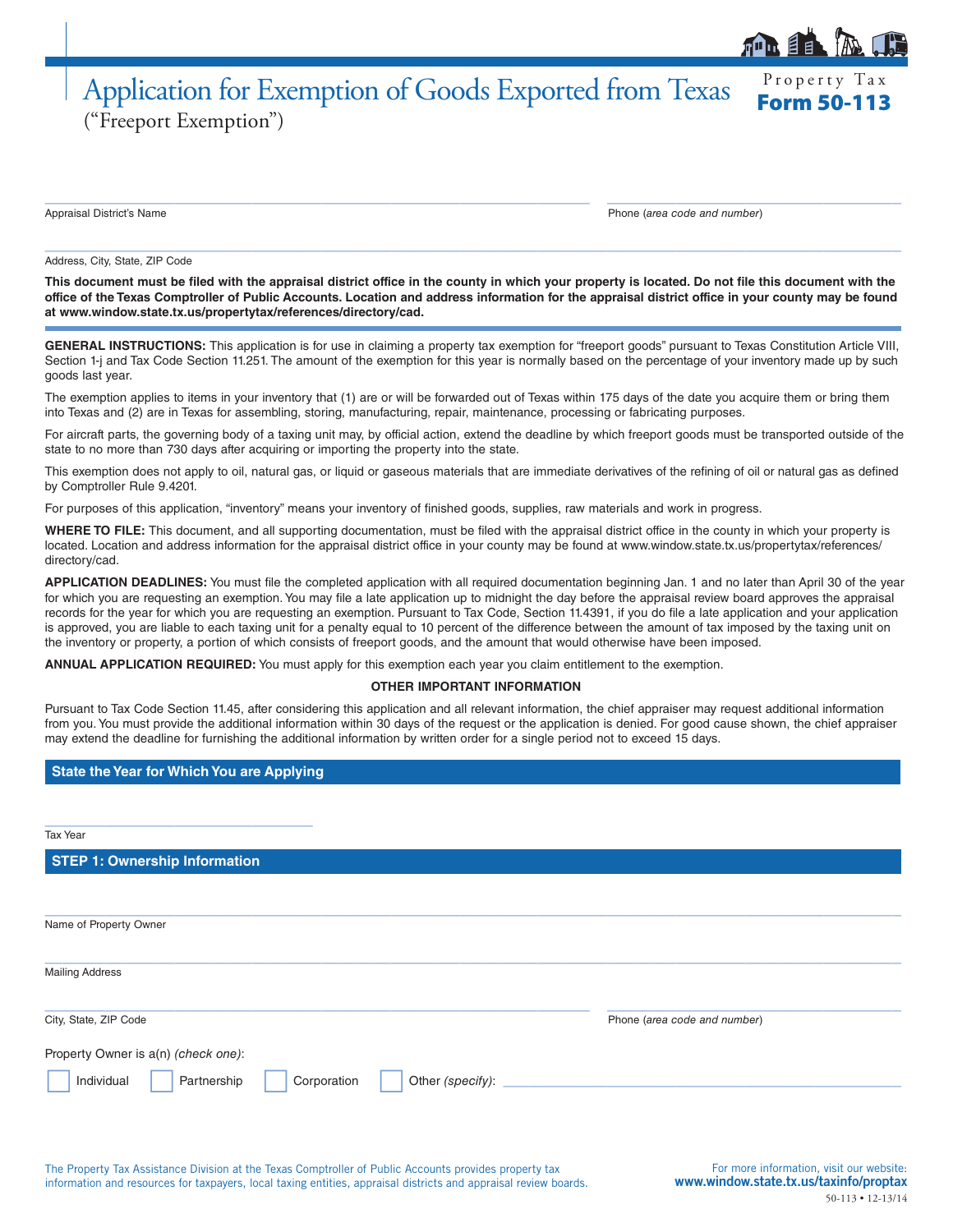

# **STEP 2: Applicant Information**  $\_$  , and the set of the set of the set of the set of the set of the set of the set of the set of the set of the set of the set of the set of the set of the set of the set of the set of the set of the set of the set of th Name of Person Preparing this Application **Contract Criticate** Title **Critication** Driver's License, Personal I.D. Certificate, or Social Security Number\* If this application is for property owned by a charitable organization with a federal tax identification number, that number may be provided in lieu of a driver's license number, personal identification certificate number, or social security number: . . . . . . . . . . . . . . . \* Pursuant to Tax Code Section 11.48(a), a driver's license, personal I.D. certificate, or social security number provided in an application for an exemption filed with a chief appraiser is confidential and not open to public inspection. The information may not be disclosed to anyone other than an employee of the appraisal office who appraises property, except as authorized by Tax Code Section 11.48(b). **STEP 3: Authorized Agent**  $\_$  , and the set of the set of the set of the set of the set of the set of the set of the set of the set of the set of the set of the set of the set of the set of the set of the set of the set of the set of the set of th Authorized Agent's Name *(if different from above)*  $\_$  , and the set of the set of the set of the set of the set of the set of the set of the set of the set of the set of the set of the set of the set of the set of the set of the set of the set of the set of the set of th Mailing Address  $\_$  ,  $\_$  ,  $\_$  ,  $\_$  ,  $\_$  ,  $\_$  ,  $\_$  ,  $\_$  ,  $\_$  ,  $\_$  ,  $\_$  ,  $\_$  ,  $\_$  ,  $\_$  ,  $\_$  ,  $\_$  ,  $\_$  ,  $\_$  ,  $\_$  ,  $\_$  ,  $\_$  ,  $\_$  ,  $\_$  ,  $\_$  ,  $\_$  ,  $\_$  ,  $\_$  ,  $\_$  ,  $\_$  ,  $\_$  ,  $\_$  ,  $\_$  ,  $\_$  ,  $\_$  ,  $\_$  ,  $\_$  ,  $\_$  , City, State, ZIP Code Phone (*area code and number*) **STEP 4: Property Information**  Provide the following information regarding the location of inventory. Attach a description of the types of items in this inventory.  $\_$  , and the set of the set of the set of the set of the set of the set of the set of the set of the set of the set of the set of the set of the set of the set of the set of the set of the set of the set of the set of th Address, City, State, ZIP Code  $\_$  ,  $\_$  ,  $\_$  ,  $\_$  ,  $\_$  ,  $\_$  ,  $\_$  ,  $\_$  ,  $\_$  ,  $\_$  ,  $\_$  ,  $\_$  ,  $\_$  ,  $\_$  ,  $\_$  ,  $\_$  ,  $\_$  ,  $\_$  ,  $\_$  ,  $\_$  ,  $\_$  ,  $\_$  ,  $\_$  ,  $\_$  ,  $\_$  ,  $\_$  ,  $\_$  ,  $\_$  ,  $\_$  ,  $\_$  ,  $\_$  ,  $\_$  ,  $\_$  ,  $\_$  ,  $\_$  ,  $\_$  ,  $\_$  , Legal Description *(if known)* Appraisal District Account Number *(if known)* **STEP 5: Questions About Your Property** 1. Will portions of this inventory be transported out of state this year? . . Yes No 2. Have you applied for Sept. 1 inventory appraisal? . . Yes No 3. Were portions of your inventory transported out of this state throughout last year? . . Yes No If no, because inventory was transported only part of year, give the months during which portions of your inventory were transported out of the state last year.  $\mathcal{L}_\mathcal{L} = \{ \mathcal{L}_\mathcal{L} = \{ \mathcal{L}_\mathcal{L} = \{ \mathcal{L}_\mathcal{L} = \{ \mathcal{L}_\mathcal{L} = \{ \mathcal{L}_\mathcal{L} = \{ \mathcal{L}_\mathcal{L} = \{ \mathcal{L}_\mathcal{L} = \{ \mathcal{L}_\mathcal{L} = \{ \mathcal{L}_\mathcal{L} = \{ \mathcal{L}_\mathcal{L} = \{ \mathcal{L}_\mathcal{L} = \{ \mathcal{L}_\mathcal{L} = \{ \mathcal{L}_\mathcal{L} = \{ \mathcal{L}_\mathcal{$ 4. Total cost of goods sold for the entire year ending Dec. 31,  $\ldots$ ,  $\dots$ ,  $\dots$ ,  $\dots$ ,  $\dots$ ,  $\dots$ ,  $\dots$ ,  $\dots$ ,  $\dots$ ,  $\$$

- 5. Total cost of goods sold that were shipped out of Texas within the applicable time frame after you acquired them in or brought them into Texas last year, less the cost of any goods, raw materials or supplies incorporated into them that were not eligible for the freeport exemption or were in Texas for more than the applicable number of days.  $\dots \dots$
- 6. On what types of records do you base the amounts given above? *(Check all that apply.)*

| Audited financial statement | Sales records               | Internal reports |
|-----------------------------|-----------------------------|------------------|
| Bills of lading             | Texas franchise tax reports | Other (describe) |
|                             |                             |                  |

7. Percentage of last year's value represented by freeport goods (line 5 divided by line 4). . . \_\_\_\_\_\_\_\_\_\_\_\_\_\_\_ %